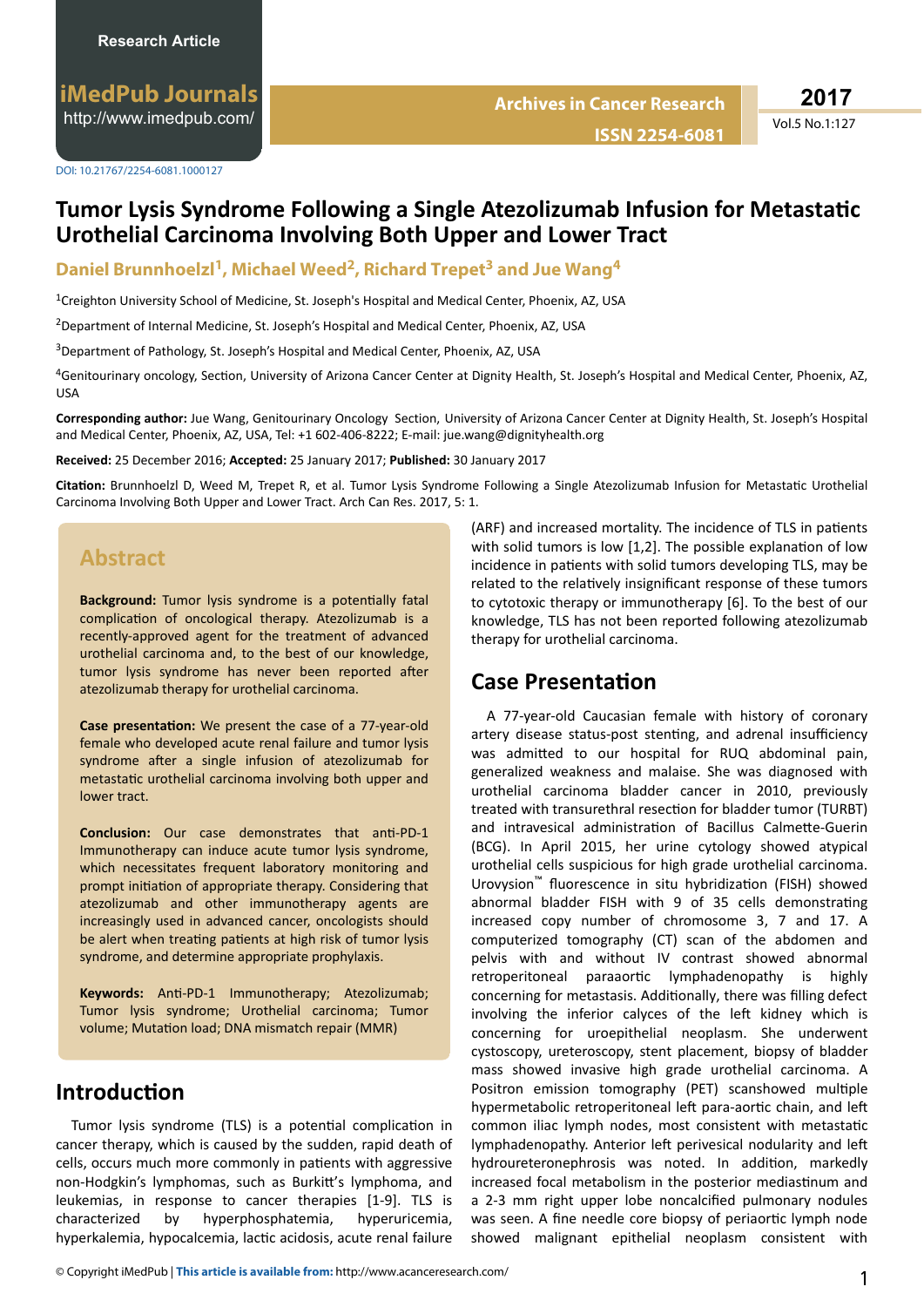**ISSN 2254-6081** Vol.5 No.1:127

metastatic urothelial carcinoma. The immunohistochemical stains demonstrates tumor cells being CK7 negative, CK 20 positive and GATA 3 positive. She was started on chemotherapy with gemcitabine and cisplatin with complete radiographic remission after four cycles of chemotherapy.

Nine months after her last chemotherapy, she developed right sided abdominal pain. A PET scan revealed significant progression of metastatic disease involving the liver, retroperitoneum, celiac axis, mesentery, paraaortic lymph nodes, and mammary lymph nodes. Her liver lesion biopsy demonstrated infiltrating carcinoma. Immunochemistry stain showed a similar phenotype with previous biopsy, consistent with metastatic urothelial carcinoma. After thorough oncological evaluation, the decision was made to treat recurrence with atezolizumab (Tecentriq). Baseline laboratory results showed sodium 139 mmol/L (Normal Range 135-145), potassium 3.3 mmol/L (NR 3.6-5.0), phosphorus 2.4 mg/dL (NR 2.4-4.7), calcium 9.9 mg/dL (NR 8.5-10.3), chloride 108 mmol/L (NR 100-110), carbon dioxide 20 mmol/L (NR 19-27), blood urea nitrogen (BUN) 25 mg/dL (NR 8-25), creatinine 1.1 (NR 0.57-1.11), and anion gap 11 mmol/L (NR 7-15),

Two weeks after the first dose treatment, she was admitted to hospital for progressive anorexia, fatigue, abdominal pain. At admission, the patient was notably ill-appearing and lethargic. On physical examination, the blood pressure was 107/70 mmHg; temperature 36.4C; heart rate 104/min. The chest was clear to auscultation. The liver and spleen were not palpable. Her laboratory results were notable for uric acid 14 mg/dL (NR 2.6-6.3), hyperkalemia with potassium 5.5 mmol/L (NR 3.6-5.0), hyperphosphatemia 7.1mg/dL (NR 2.4-4.7), calcium 7.4 mg/dL (NR 8.5-10.3), sodium 136 mmol/L (NR 135-145), chloride 103 mmol/L (NR 100-110), carbon dioxide 8 mmol/L (NR 19-27), BUN 97 mg/dL (NR 8-25), creatinine 6.7 mg/dL (NR 0.57-1.11), anion gap 25 mmol/L(NR 7-15), and lactate dehydrogenase (LDH) 1062 U/L (NR 125-243).

The patient was treated with aggressive intravenous (IV) hydration and nephrology was consulted. Rasburicase was administered, which reduced uric acid to the normal range, but she remained anuric with acute renal failure. Despite aggressive treatment, her condition deteriorated. The patient declined hemodialysis, and she was subsequently discharged home with hospice care **(Figures 1 and 2)**.



Figure 1 A Positron emission tomography (PET) revealed metastatic disease involving the liver, retroperitoneum, celiac axis, mesentery and paraaortic lymph nodes.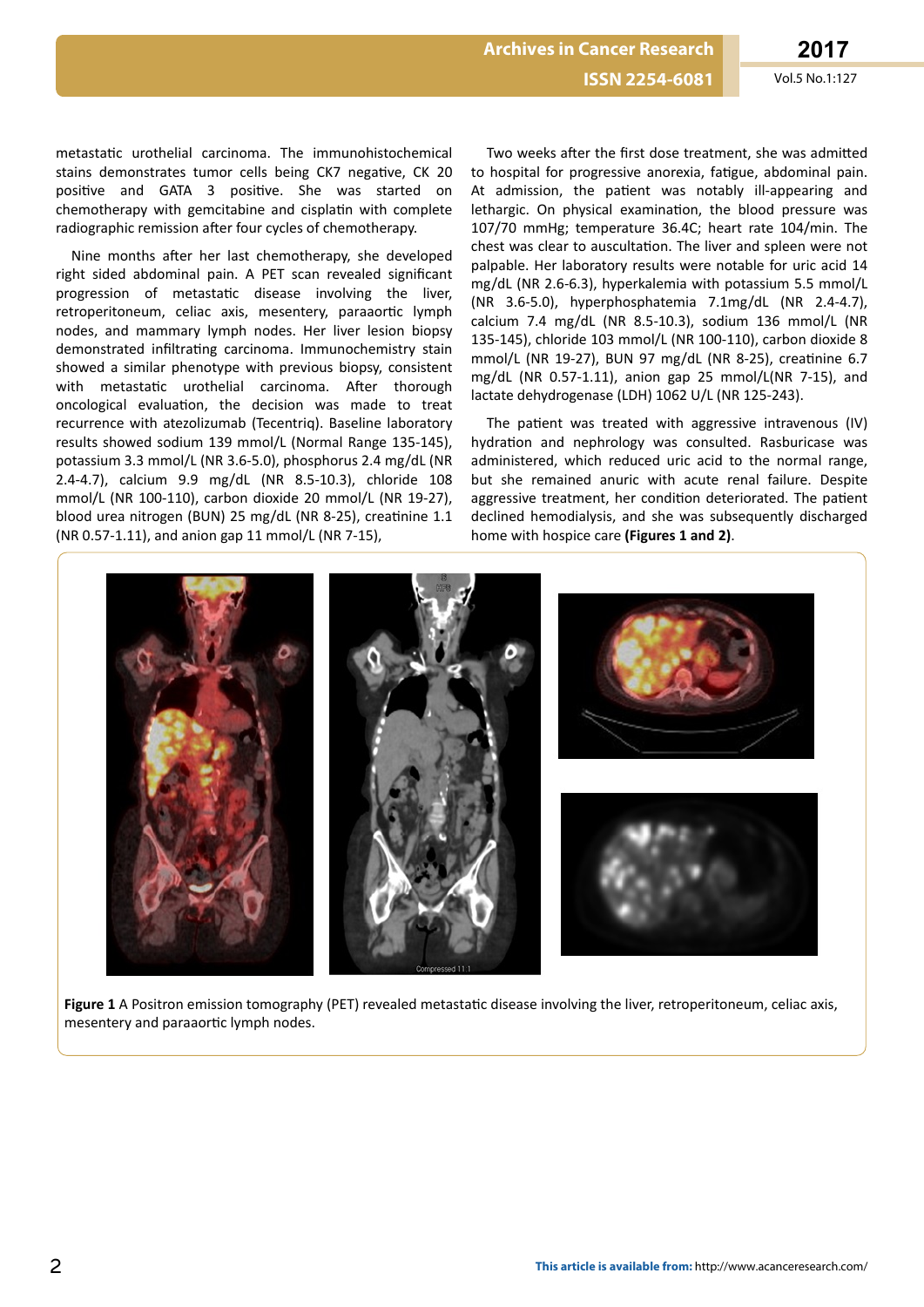

Figure 2A Biopsy of liver lesion showed malignant epithelial neoplasm consistent with metastatic urothelial carcinoma (hematoxylin-eosin).



Figure 2B The immunohistochemical stains demonstrates tumor cells being CK7 negative.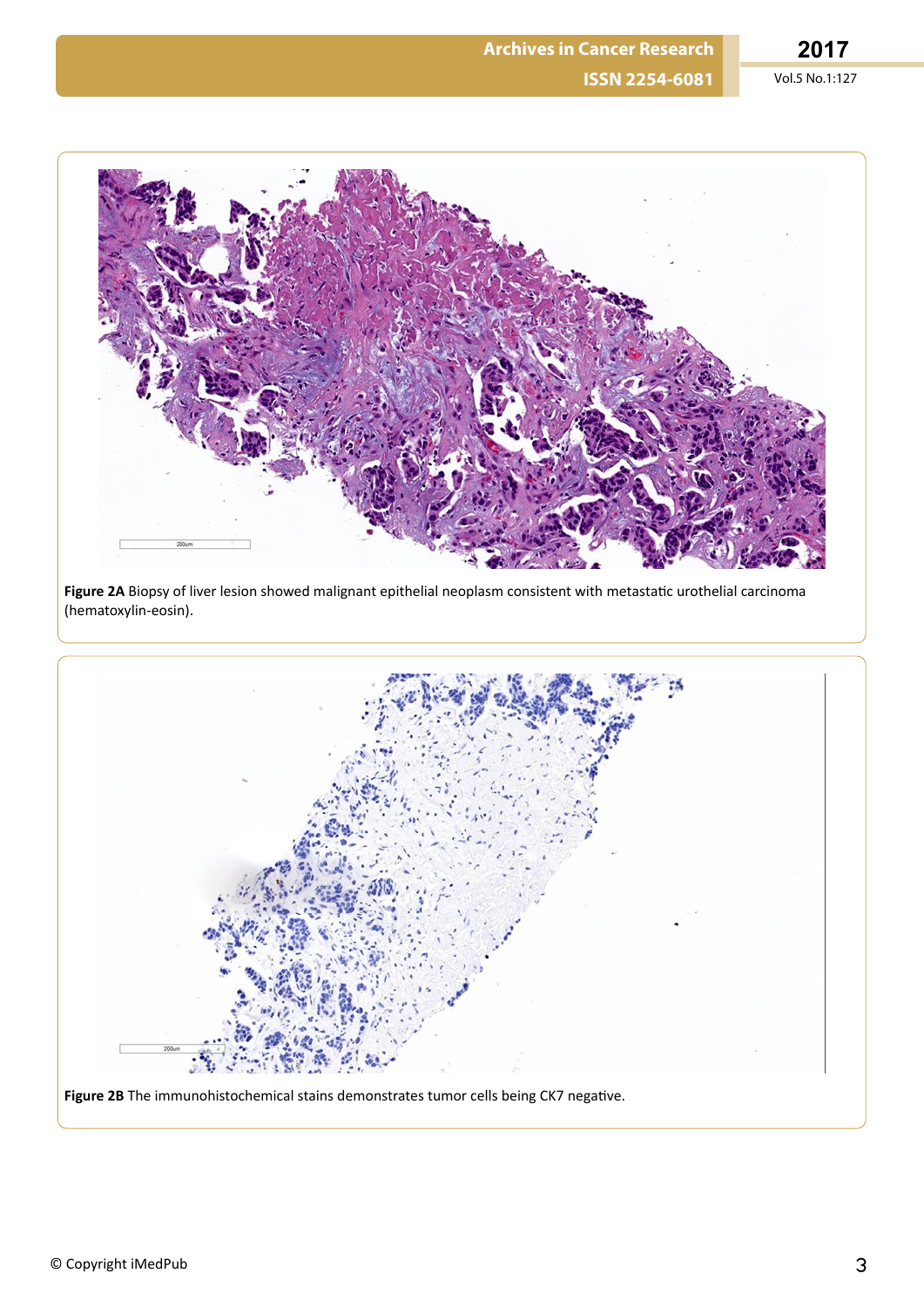

### **Discussion**

Bladder cancer is the fifth most common cancer in adults. Nearly 77,000 people will be diagnosed with bladder cancer in the USA in 2016, and 450,000 were diagnosed worldwide [10]. Bladder cancer is largely a disease of the elderly; the average age at diagnosis is 70 years [11]. The standard first line therapy for advanced bladder cancer is cisplatin-based chemotherapy. Patients receiving this therapy have a median survival of 12-15 months [12].

Immune checkpoint blockade is an exciting cancer treatment modality which is demonstrating impressive clinical results across multiple tumor types [13]. Atezolizumab is a programmed death-ligand 1 (PD-L1) blocking antibody [14]. On May 18, 2016, the U.S. Food and Drug Administration gave accelerated approval to atezolizumab for the treatment of patients with locally advanced or metastatic urothelial carcinoma who have disease progression during or following platinum-containing chemotherapy or have disease progression within 12 months of neoadjuvant or adjuvant treatment with platinum-containing chemotherapy. The approval was based on a multicenter, single-arm trial in 310 patients with locally advanced or metastatic urothelial carcinoma [15]. The confirmed objective response rate (ORR) was 14.8% in all treated patients. Median DoR was not reached and response duration ranged from  $2.1+$  to  $13.8+$ months. Of the 310 patients, 32% were classified as having PD-L1 expression of greater than or equal to 5% (defined as PD-L1 stained tumor-infiltrating immune cells [ICs] covering greater than or equal to 5% of the tumor area). The remaining 68% of patients were classified as having PD-L1 expression of less than 5% (PD-L1 stained tumor-infiltrating ICs covering less than 5% of the tumor area). The confirmed ORR was 26.0% in the patients whose specimens had PD-L1 expression of greater

than or equal to 5% and 9.5% in the patients whose specimens had PD-L1 expression of less than 5%. Recently, another two PD-L1 inhibitors nivolumab [16] and pembrolizumab [17] also demonstrated promising activity for advanced urothelial carcinoma. Most studies investigating blockade of PD-1 or PD-L1 report favorable toxicity profiles with the vast majority of treatment related AE being of low grade [14,15,18,19]. The most common side effects of treatment with atezolizumab were fatigue, decreased appetite, nausea, urinary tract infection, fever, and constipation. Atezolizumab may cause infection and serious immune system-related side effects [15]. To the best of our knowledge, this is the first reported case of TLS developing as a result of PD 1 immunotherapy for urothelial carcinoma involving both upper and lower tract.

Increased awareness of potential complications of anti-PD-1 immunotherapy is crucial in clinical decision-making and can help guide preventative measures to avert poor outcomes. A number of risk factors for TLS have been reported including dehydration, impaired pre-therapy kidney function, hyperuricemia, increased tumor cell proliferation rate and size, and chemosensitivity of the malignancy [1-4]. Our patient was not given prophylaxis before therapy, because the urothelial carcinoma was not considered a risk and no previous published report TLS secondary to current therapy. We speculate the possible contributing factors of developing TLS in this patient include high metastatic tumor volume which was sensitive to atezolizumab, which resulted in rapid tumor necrosis. Recent published findings showed patients with genetic defects in DNA mismatch repair (MMR) cancers may be uniquely susceptible to immune checkpoint inhibitor strategies, including urothelial tract cancers [20,21]. Since the frequency of microsatellite instability in sporadic tumors of the upper urinary tract is high, we plan to routinely screen these patients for their microsatellite-instability (MSI) status. Biomarkers such as PD-L1 expression [15], mutation load [15] and MSI status [22-24] may potentially help identify those at high risk for TLS, along with known clinical risk factor [3,4] for TLS. We recommend prophylaxis with allopurinol and hydration should be considered for high risk patients before PD-1 Immunotherapy. In addition, biomarkers to predict the response to checkpoint blockades may be also helpful for management these patients.

# **Conclusion**

TLS is a rare, life threatening complication that can arise from treatment of high tumor burden, drug sensitive, and rapidly proliferating neoplasm particularly of hematological origin. It is rarely described in patients with solid tumors. We report the first case of tumor lysis syndrome in a patient with metastatic urothelial carcinoma involving both upper and lower tract after atezolizumab treatment. Our experience demonstrates that administration of immunotherapy such as atezolizumab can induce acute tumor lysis syndrome, which necessitates frequent laboratory monitoring and prompt initiation of appropriate therapeutic intervention.